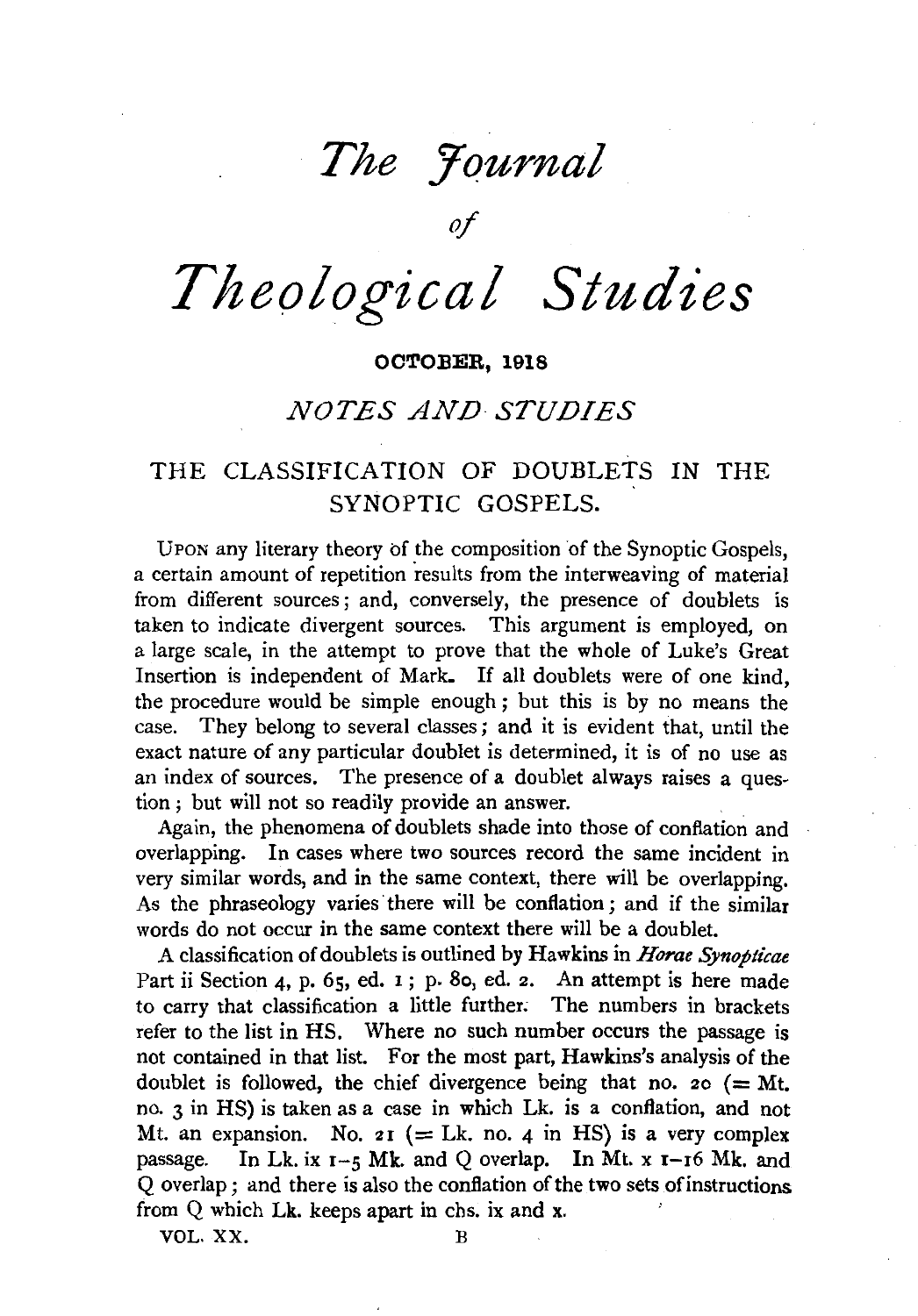The following method of grouping is suggested  $:$ 

I. Cases where the doublet is due to the editor, and not to his sources.

It may be noted, in parenthesis, that in the Diatessaron of Tatian there are several examples of the use twice over of a passage from the same source.<sup>1</sup>

<sup>I</sup>*(a). Repetition of a Mk. passage.* 

| I. (Mt. I) |  |  | Mt. $v_{29}$ f |
|------------|--|--|----------------|
|------------|--|--|----------------|

Mt. xviii  $8 f = Mk$ , ix 43, 45, 47

Mt. xviii Sf is Marean, and Mt. v 29 f is derived from it. Hawkins takes the latter as Q.

2.  $(Mt, 5)$  Mt. x 22 a

Mt. xxiv 9 b = Mk. xiii  $13 a = Lk$ . xxi  $17$ 

Mt. has transferred a section from the later position to the earlier, and repeated a part.

| $3.$ (Mt. 6) | Mt. $x_2$ b                        |
|--------------|------------------------------------|
|              | Mt. xxiv $r_3 = Mk$ . xiii $r_3 b$ |

The situation is the same as in no. 2.

4. (Mt. 12) Mt.  $\sin 30 = Mk$ .  $x \sin 31$ Lk. xiii 30

Lk. xiii 30 undoubtedly belongs to O. Mt. has omitted the parable of the Laggard Guests because he has the more striking parable of the Virgins; but he uses sayings from the Q section, Lk. xiii  $23-30$  in chs. vii  $\mathbf{I}$  3 f and viii  $\mathbf{I}$   $\mathbf{I}$  f. Mt. xix 30 is identical with Mk. x 31, and is clearly taken from Mk. About Mt. xx I6 there is some doubt. Though not identical in form with Lk., it is nearer to it than to Mk., and is therefore held by Hawkins to come from Q. The objection to this is that it forms the conclusion of a parable (the Labourers in the Vineyard) which does not appear to come from Q, and is not accepted by Hawkins himself as part of Q, either in section A, B, or C of his tentative reconstruction of Q in Oxford Studies in the Synoptic Problem p. 113 ff. On the other hand, it may very well be an editorial repetition by Mt., who wishes to bind up the parable with the previous Marean section. This is a marked feature of his method. Cf. Mt. vii  $16$  a and  $20$ , and Mt. xii  $39$  a and  $45$  c.

5. (Lk. 6)   
 (Mt. 8)   
 Mt. xvi 
$$
25 =
$$
 Mk. viii  $35 =$  Lk. ix  $24$   
 Lk. xvii  $33$ . See also no.  $27$ .

<sup>1</sup> The Diatessaron of Tatian and the Synoptic Problem, Hobson, Chicago, 1904. pp. 69ff.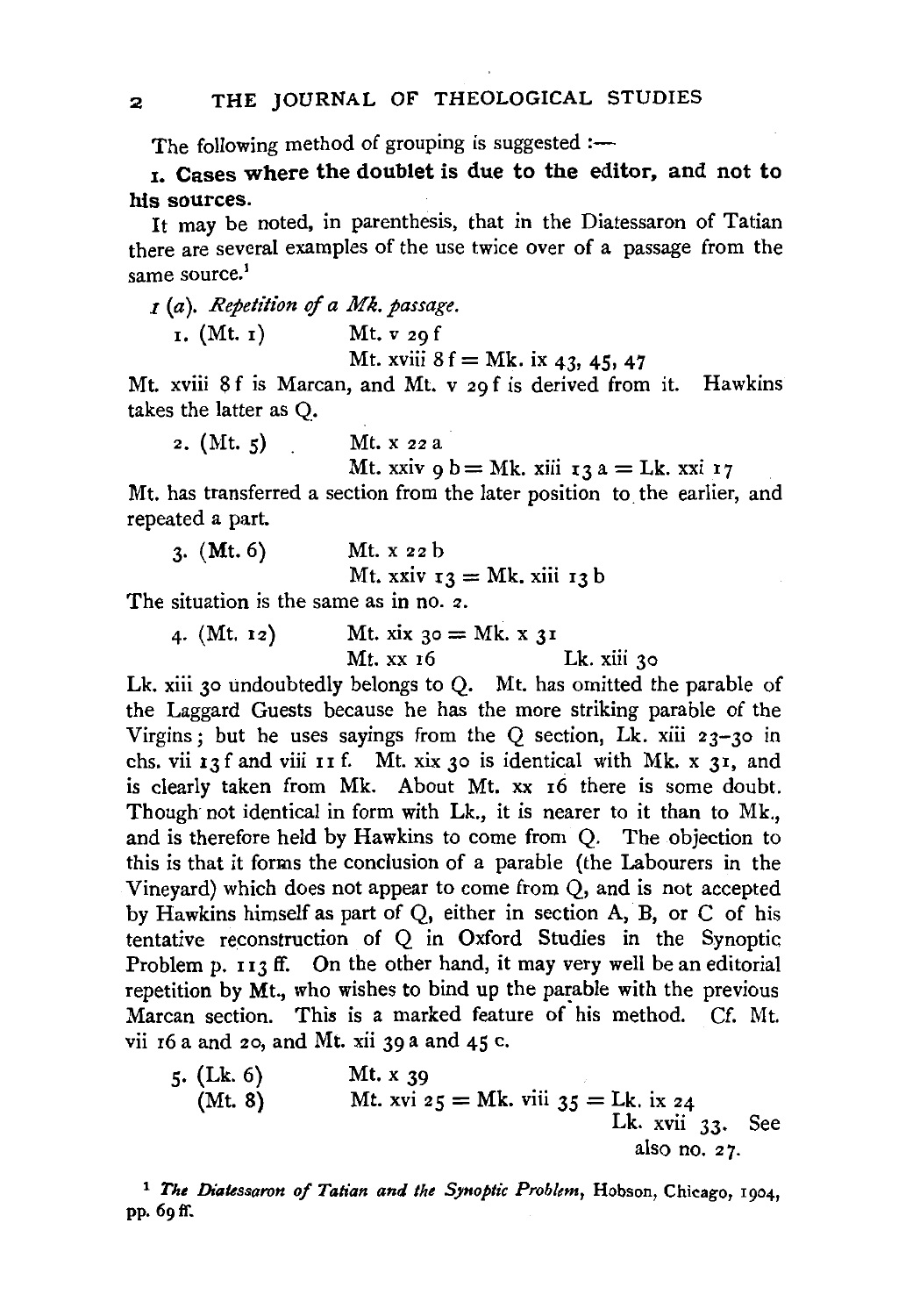Lk. xvii 33 may be a repetition of the Marcan passage, with the phraseology changed, for the sake of variety. Mt. also repeats the one word  $\epsilon$ ύρήσει.

6. Lk. ix 
$$
22 = Mk
$$
. viii  $3I = Mt$ . xvi  $2I$   
Lk. xvii  $25$ 

Lk. xvii 25 appears to be a brief repetition of the Marcan passage.

7. (Lk. 8, Mk. ix 
$$
34 = Mt
$$
. xviii  $\mathbf{r} = Lk$ . ix  $46$   
Ed. 2) Lk. xxii  $24$ 

The Lucan forms are very similar and thoroughly characteristic of the Lucan style : $-$ 

*Eiσηλθε δε διαλογισμος εν αυτοίς, το τίς αν είη μείζων αυτών.* 

*'Eylv£TO 8£* Ka~ *rfitA.ov£tK{a (v allTotr,;,* TO *T{r,; allTwv* SoK£t *£Tvat p.dtwv.* 

Mk. and Mt. only agree verbally in the phrase  $\tau$ *is*  $\mu \in \mathcal{L}(\mathcal{L}_{W})$ . In all three Gospels two disputes for precedence are recotded. In the first case they agree, but in the second Lk. omits the Request of James and John, probably because it is derogatory to the dignity of the Twelve. On the other hand, he records a dispute on the eve of the Last Supper which is not contained in Mt. and Mk., but is presupposed in John's account of the Washing of the Disciples' Feet. In recording this new fact Lk. uses words in which he almost repeats himself from ch. 9, 46, and at the same time attaches some of the reply of Jesus to the Twelve when they murmured against James and John. We have here considerable freedom in dealing with our Lord's words, the kind of thing a modern editor would carefully avoid.

8. Lk. 
$$
x \, 25 (= Mk. xii 28-34 = Mt. xxii 35-40)
$$
  
Lk. xviii  $18 = Mk. x \, 17 (= Mt. xix 16)$ 

In Lk. x 25 the question is 'What shall I do to inherit eternal life?' This is practically the same as in Lk. xviii  $18 = Mk$ . x  $17$ , where a quite different incident is recorded. As it is not likely that Lk. has confused the two incidents, probably his non-Marcan source contained a question so much like that of Mk.  $x \mid 7$  that he has given the Mk.-phraseology in both cases.

9. 
$$
Mt. xxiv 23
$$

$$
Mt. xxiv 26
$$

Here  $\mu \dot{\eta}$   $\pi \omega \tau \epsilon \omega \sigma \eta \tau \epsilon$  is repeated from the previous verse. Cf. also nos. 12 and 29.

I (b). *Repetition of a O-Passage*. 10.  $(Mt. 4)$  Mt.  $x 15 = Lk. x 12$ Mt. xi 24 Mt.  $xi$  24 is a repetition of Mt.  $x$  15. 11. (Mt. 9) Mt. xii 39 = Lk. xi 29 Mt. xvi 4 Mk. viii 12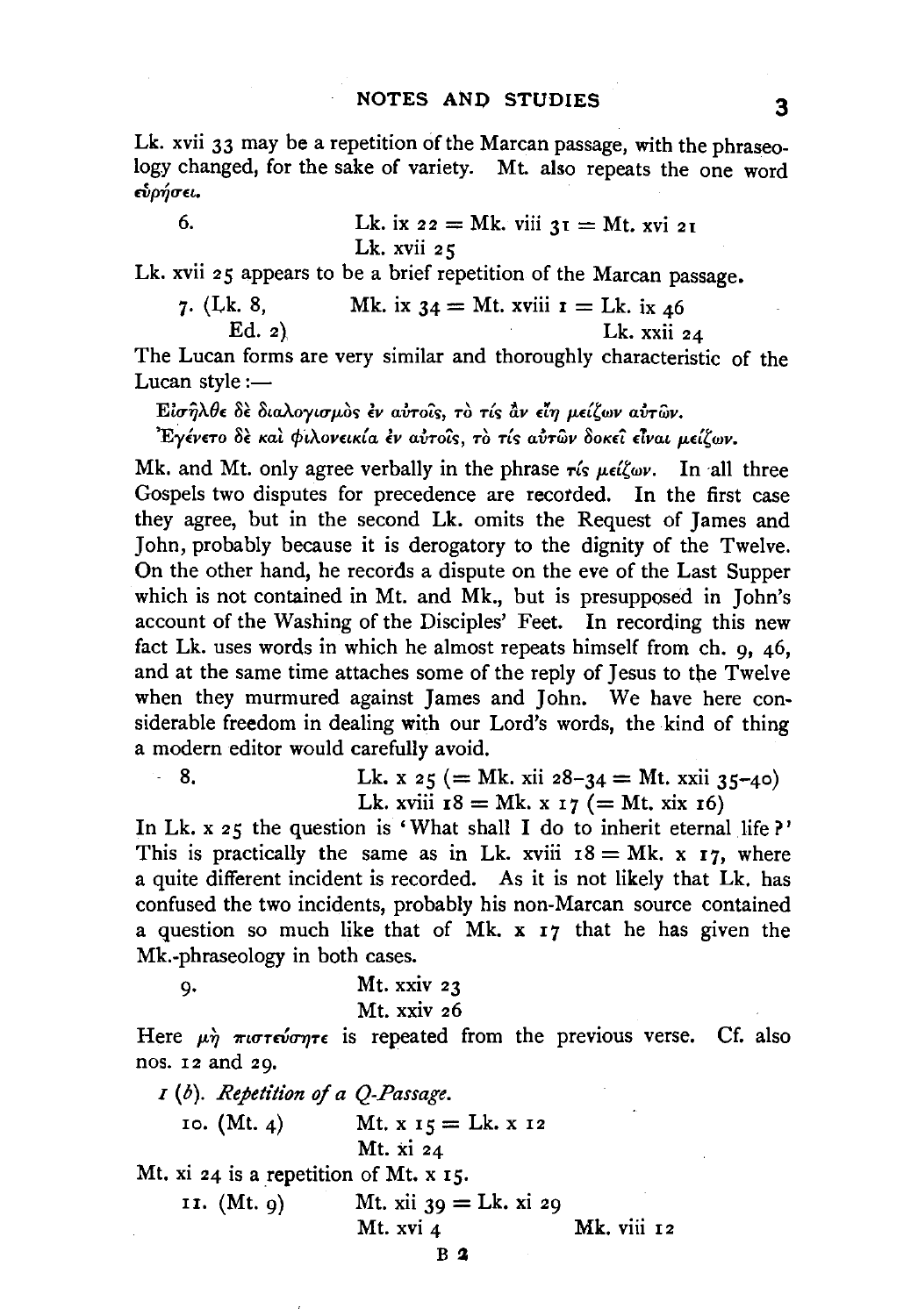Mt. xvi 4 repeats the Q-form of Mt. xii 39, but in the Mk.-context. This involves a slight overlapping. Mt. xvi 4 is really a witness both for Q and Mk.; and the doublet may be referred also to class 3 (a). Cf. Harnack Sayings of Jesus p. 23.

12. (Mt. 15) Mt. iv  $23 = Mk$ . i  $39 = Lk$ . iv  $44$ Mt. ix  $35 = Mk$ . vi 6 b Mt. X I

Here Mk. vi  $6 b = Mt$ . ix 35 forms the pivot. In Mt. iv 23 there is the use of phraseology both from the Mk. and Q elements of Mt. ix 35· The words και περιήγεν . . . διδάσκων are taken, indirectly, from Mk. vi  $6 b$ ; but Mt. iv  $23 b$  is moulded on the Q element in ix  $35$ , which is also partly repeated in Mt. x **r.** This passage would also belong to  $I$  (a).

13. (Mt. 17) Mt. ix  $32-34$ 

Mt. xii 22-24 = Lk. xi 14 f. Cf. Mk. iii 20-22. There is little doubt that Mt. is recording the same miracle twice over, and in the Q-version. Mt. ix  $34$  is omitted in some Western authorities; but its resemblance to Lk. xi  $15$ , rather than to Mt. xii 24, is in its favour. A copyist would have been more likely to assimilate to the passage in Mt. Mt. ix and Lk. have also in common the word  $\frac{\partial a}{\partial \mu}a\sigma a\nu$ .

14. (Mt. 20) Mt. iii 10 = Lk. iii 9

Mt. vii 19

The second passage in Mt. is a repetition of the first.

1s. Mt. vi 8 anticipates Mt. vi 32 b.

16. Mt. vii 20 repeats Mt. vii 16 a.

17. Mt. xxiii 33 repeats Mt. iii 7. Note also that Mt. xii 45 c is a repetition of phraseology from *vv.* 39 f above. Cf. also no. 24.

 $I(r)$ . *Repetition of material peculiar to Mt.* 

18. (Mt. 19) A. (Mt. iii 2) = Mk. i 4 = Lk. iii 3 B. Mt. iv  $I7 = Mk$ . i  $I4f$ 

A has reference to the Baptist, B to Jesus. Mt. has modified the language of A to conform to that of B. The words identical in Mt. A and B are Μετανοείτε, ήγγικεν γαρ ή βασιλεία των ούρανων. Here the phrase  $\tau \omega \nu \omega \omega \omega \omega \nu \omega \nu$  appears to be due to the editor. See also nos. 22, 23 and part of 25.

 $I(d)$ . *Repetition of material peculiar to Lk*. See no. 33.

S~. **Doublets in one source.** 

<sup>2</sup>(a). *In the Mk,-source.*  19. (Mt. 13) Mk. ix 35 Mt. xx  $26 f = Mk$ . x  $43 f$ Mt. xxiii II Lk. xxii 26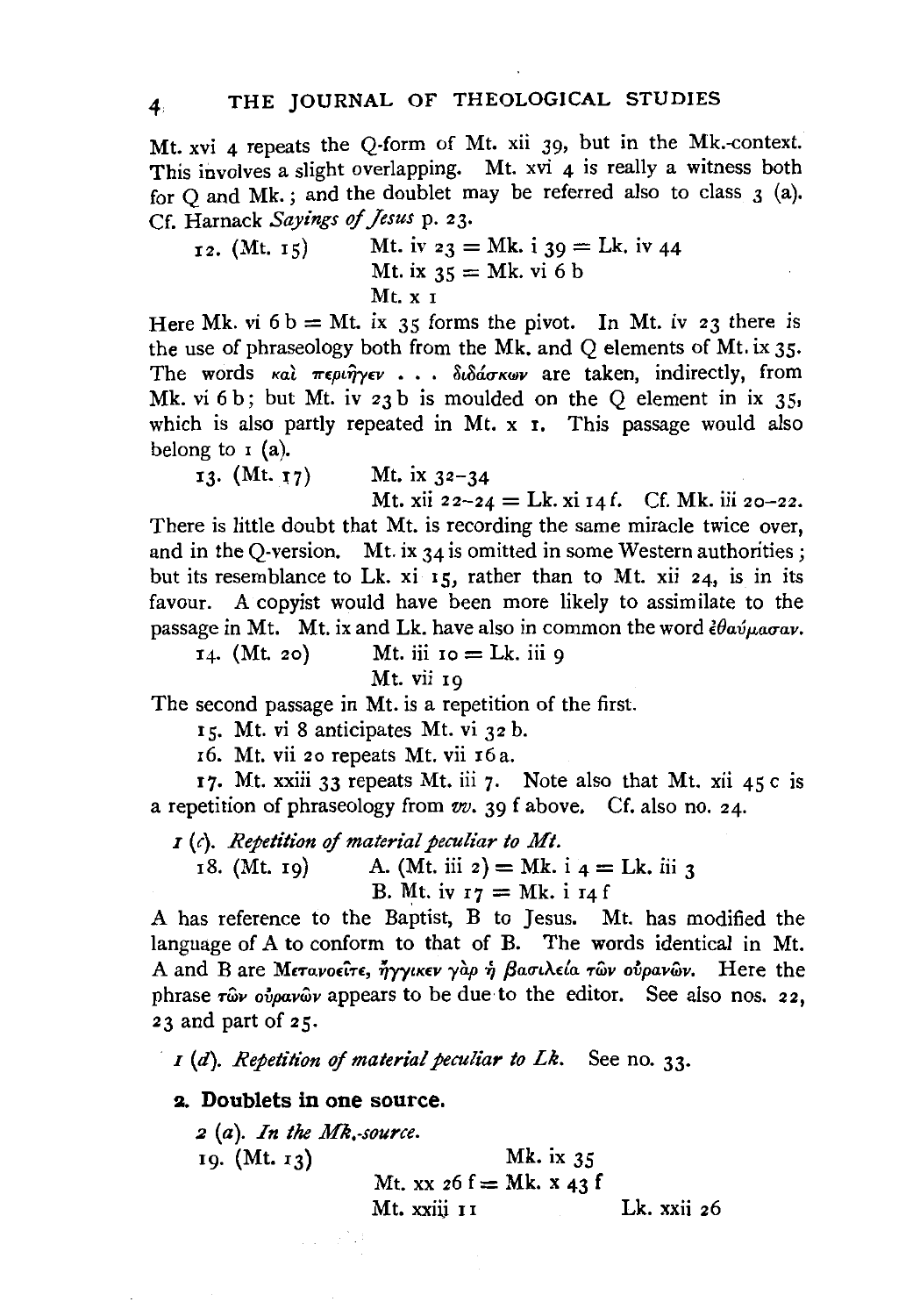This is the only doublet in Mk. Jesus may have had occasion often to use such words. The Mt. doublet is no. 30.

• *2* (b). *Doublets in* Q. 20.  $(Mt. 3)$  Mt. vii  $16-18$ 

### Lk. vi  $43 - 45$

# Mt. xii 33-35

This is a difficult set of parallel passages, and there is not room for a full discussion of them. Hawkins considers that Mt. has expanded a single passage of Q in two directions. Harnack *(Sayings* of *Jesus*  p. 69) traces the passages of Mt. to different sources. He may have overlooked Mt. xii  $35 = Lk$ . vi 45 as a probable constituent of Q. The theory is preferable that Mt. vii  $15-18$  represents faithfully O of the Sermon; but *vv.* 19 f are editorial additions. *V.* 19 repeats exactly Mt. iii 10 b, and *v.* 20 repeats *v.* 16 a by way of closing the paragraph. In Mt. xii 33 the aphorism is stated in a positive form, but differently from ch. xvii 7· It has a good connexion, for without it *v.* 34 would be very abrupt.  $Vv$ . 34 b and 35 continue the same thought in a changed figure. *V.* 33 b might be an editorial addition, but this is not likely, because it just balances *v.* 34 b. We conclude, therefore, that Mt. xii 33-35 probably belongs to the Q-form of the saying on Blasphemy, or at any rate forms a complete section of Q. In that case we have a Q-doublet, which Lk. has conflated. On 20 and 21 cf. p. I above.

21. (Lk. 4) In Mt. x  $_{1}$  -16, Lk. ix  $_{1}$  -5, and Mk. vi  $_{7}$ -11 Q and Mk. overlap.

Properly speaking, the doublet is in Lk., and this is taken as being also a doublet in Q, which Mt. has conflated to a considerable extent. This is the converse case to no. 10. There is repetition in the following cases:-

> Lk. ix  $3, 4, 5$ Lk.  $x_4$ ,  $5-7$ ,  $10$  f.

*2* (c). *Doublets in material peculiar to Mt.* 

 $22.$  (Mt. 21) Mt. ix 13, inserted parallel to Mk. ii 17

Mt. xii 7, inserted parallel to Mk. ii 27

The positive and negative sides of the principle, 'I will have mercy and not sacrifice', are illustrated. The repetition may be editorial, and so come under I (c). It is placed here because it *may* be a doublet in Mt.'s source.

| 23. (Mt. 22) |  | Mt. xvi 19   |
|--------------|--|--------------|
|              |  | Mt. xviii 18 |

Here again, the repetition may be due to the editor, or to his source.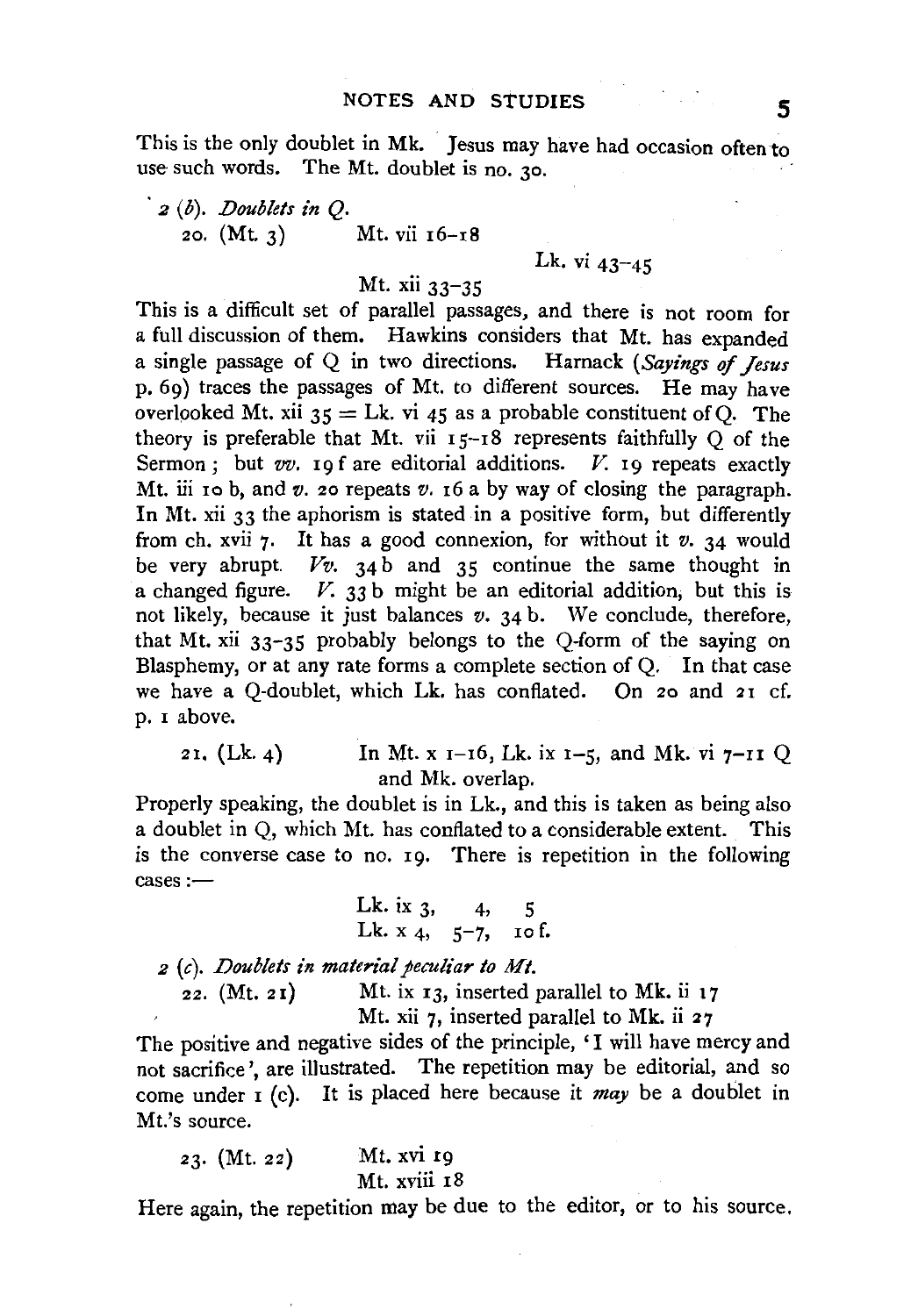If the former, it is not certain which passage is original. Cf. Allen's comment on Mt. xvi 19.

24. Mt. v 34 Mt. xxiii 22

Swearing by the Throne of God is the idea common to both passages, which may both belong to O, though Lk. has neither of them. If that were so, we should have another Q·doublet, which should be classed as  $2(b)$ .

#### g. Doublets traceable to more than one source.

J (a). *Doublets in Mk. and* Q. 25. (Mt. 2) A. Mt. v  $32 = Lk$ . xvi 18 B. Mt.  $xix q = Mk. x 11 f$ 

A is from Q, and B is Marean, both in position and language. Mt. adds in A, *TapekTos*  $\lambda$ *oyov Topvelas*, and in B,  $\mu \hat{\eta}$  *et Topvela.* This appears to be a sort of editorial doublet, no doubt reflecting the Churchinterpretation of Mt.'s circle. Cf. I (c).

26. (Mk. 7 Mt. x 38 Lk. xiv 27 Lk. 5) Mt. xvi  $24 =$  Lk. ix  $23 =$  Mk. viii 34 This is a doublet in Mt. and Mt. x  $38$  is from Q; but Lk. xiv  $27$  may come from a source which is neither Mk. nor Q. See also no. 39·

| $27.$ (Mt. 8) | Mt. $x_{39}$                               |
|---------------|--------------------------------------------|
|               | Mt. xvi $25 = Mk$ , viii $35 = Lk$ . ix 24 |
|               | Lk. $xvi$ $33$                             |

Mt.  $x$  39 is from O, and the rest is Marcan. See no. 5.

28. (Mt. 10 A. Mt. xiii  $12 = Mk$ , iv  $25 = Lk$ , viii 18 Lk. 3) B. Mt. xxv 29 = Lk. xix 26

Although the position of Mt. xiii I2 is not exactly that of the original source, and Mt. and Lk. are only partly parallel in B, still, no doubt A is from Mk. throughout, and B is from Q. In Mt. A and B  $\kappa a \overline{a} \pi \epsilon \rho u \sigma$ - $\sigma \epsilon \nu \theta \eta \sigma \epsilon \tau a \iota$  appears to be due to the editor.

29. (Mt. 11) Mt. xvii 20 Lk. xvii 6 Mt. xxi  $2I = Mk.$  xi 23

Lk. xvii 6 seems nearest Q. Mt. xvii 20 has a mixture of Mk. and Q. Mt. xxi 21 also has, from Q, έαν έχητε πίστιν. 'Αμην λέγω ύμιν may be editorial. The rest is Marean.

30. (Mt. I3) For the parallels see no. I9, where the Mk. doublet has been noted.

Mt. xxiii 11 probably comes from Q. Lk. xxii 26 is perhaps Marcan; for Lk. has brought into a later position the words which, in Mk., are connected with the request of the sons of Zebedee. At the same time Lk. may be slightly affected by the Q-form,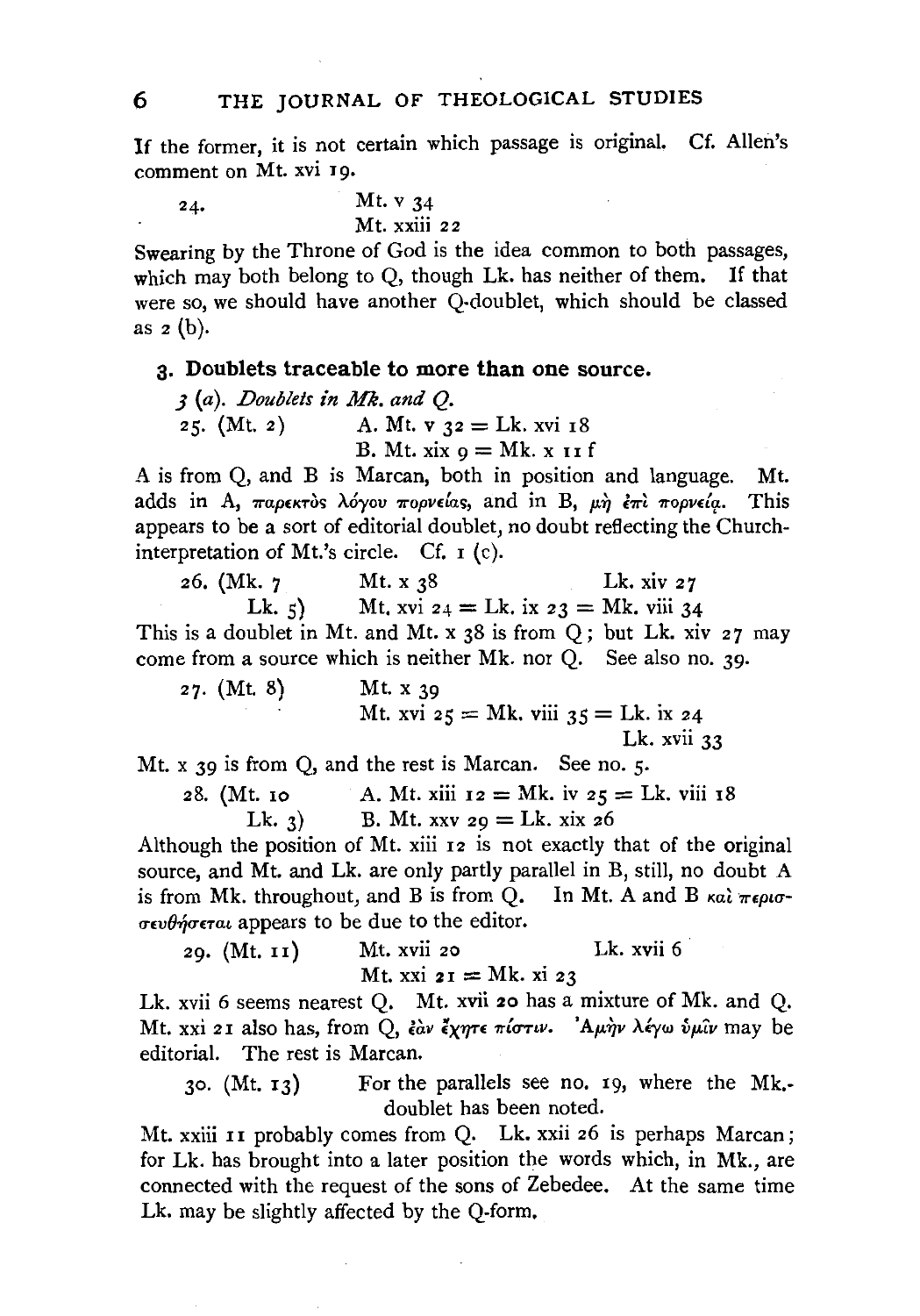31. (Mt. 14) Mt. xxiv  $42 = Mk$ , xiii 35 Mt. XXV 13

Probably Mt.  $xxv$   $13$  is from Q.<br>32. (Mt.  $18$ ) Mt.  $xii$ 

Mt.  $xii$  38 f Lk.  $xi$  16 Mt. xvi  $I = Mk$ . viii  $I$ I f

Mt. xii 38f is from Q, and the rest is Marcan. Hawkins takes Lk. xi r6 as from Q.

 $33.$  (Lk.  $1)$ ) A. Lk. viii  $16 = Mk$ , iv 21

B. Lk. xi  $33 = Mt$ .  $V$  15

A is probably Marean, and B is from Q. A and B, in Lk., are very similar, owing to the editor's modification of the wording. In both places he has *ούδειs... άψας... ίνα οι εισπορευόμενοι βλέπωσιν το φως* ( $\tau$  $\dot{\phi}$   $\phi$  $\ddot{\omega}$ s  $\beta \lambda \dot{\epsilon} \pi \omega \sigma \nu$ ). This editorial repetition might be classed as  $I$  (d), along with nos. I8 and 25, as in the case of Mt.

34.  $(Lk, 2)$  A. Lk. viii  $17 = Mk$ . iv 22 B. Lk. xii  $z = Mt$ . x  $z6$ 

A appears to be Marean, Bas from Q.

35. (Lk. 7) A. Lk. ix  $26 = Mk$ . viii 38

B. Lk. xii 
$$
q = Mt
$$
. x 33

There is very little doubt that both Lk. and Mt., in B., are from Q. A is Marean.

36. (Lk. 8) Lk. xi 43

(Lk. 9, Ed. 2) Lk. xx  $46 = Mt$ . xxiii  $6f = Mk$ . xii 38 f Probably Lk. xi 43 is from Q. The rest is Marcan.

37· (Lk. 9) A. Lk. xii II f

(Lk. ro, Ed. 2) B. Lk. xxi  $I_4 f = Mk$ . xiii  $II = Mt$ . x  $I_9 f$ B is Marean. Lk. xii I I f is from Q. In ch. xxi 14 f Lk. may omit the reference to the Holy Spirit, because he has already given it from Q.

*3* (b). *Doublet in Q and a special Lucan source.* 

38. (Lk. ro) Lk. xiv II Mt. xxiii 12

(Lk. u, Ed. 2) Lk. xviii 14

In Lk. the same application is given to opposite, but complementary illustrations, in Mt. the saying has a wider scope. Mt. is probably from Q, as also Lk. xiv II. Lk. xviii 14 is from Lk.'s special source. Hawkins takes all as from Q. On the possibility of a special source of Lk. overlapping Q see Sanday *Expository Times* xi 473, and Buckley *Int. to Synoptic Problem* p. I38.

J (c). *Doublet in Mk. and Lk.'s special source.* See nos. 26 and 39·

#### 4· Traces of more than two sources.

39· In no. 25 the Mt.-doublet is from Q and Mk.; but it is every